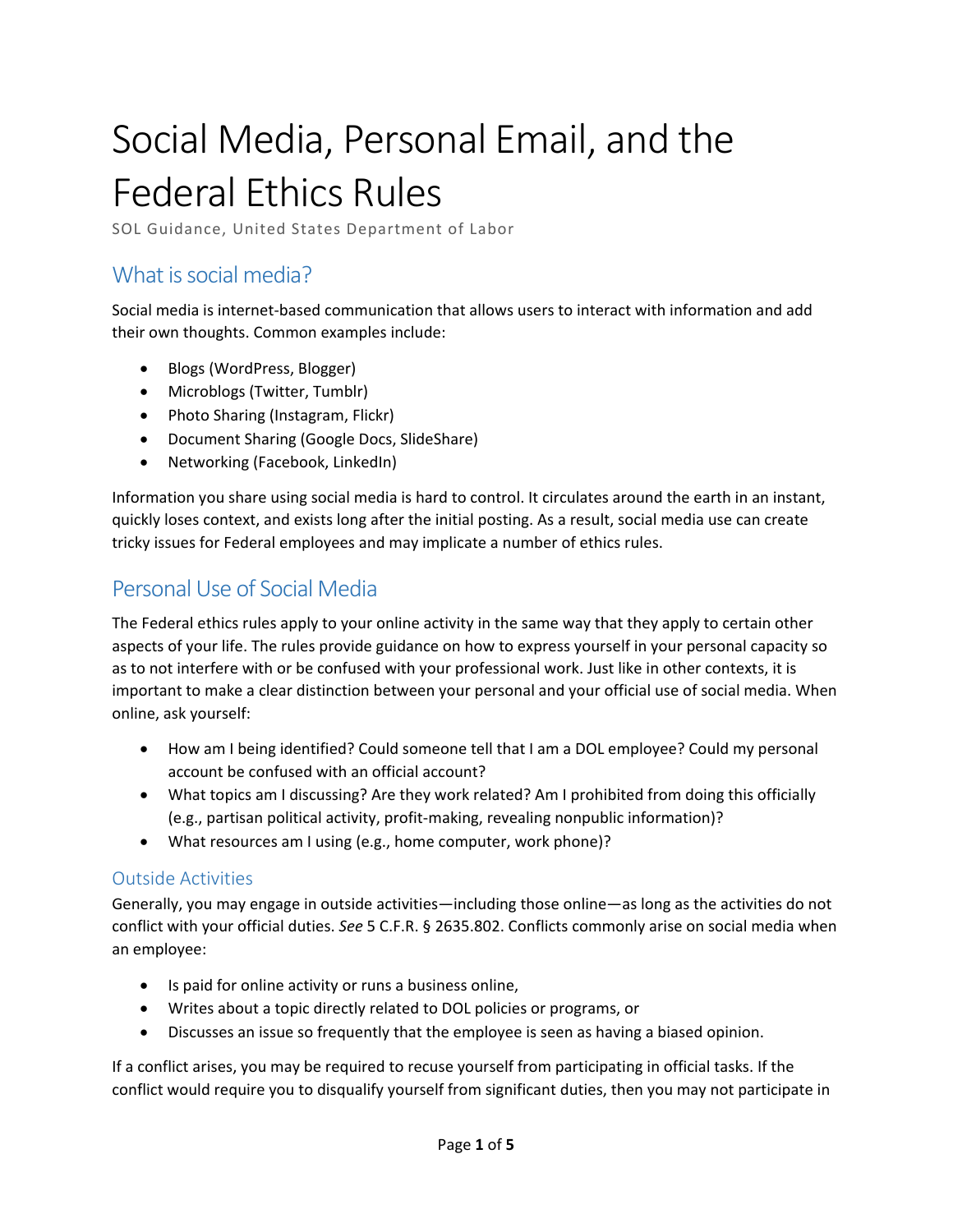the outside activity. Accordingly, we generally recommend discussing planned outside activities with your supervisor, an ethics official, or both before you begin. *See* Ethics Contacts on Page 5 of this guidance.

#### Misuse of Position

Under 5 C.F.R. § 2635.702, you may not use official resources for personal gain, which includes the use of your title or position, nonpublic information, or government equipment. *See* DOL's "Appropriate Use of [IT" policy, DLMS 9, Ch. 900, for more detail on the use of government equipment.](https://labornet.dol.gov/workplaceresources/policies/DLMS/DLMS09/dlms9-0900.htm)

Misuse of one's title is a principal area where employees get tripped up in their use of social media. *Remember: when people can identify you as a Federal employee, they may misinterpret your comments as being official.*

- Generally, including your job position in your profile on a networking website does not make that profile or your use of the account official. However, referring to your position in a post to give it more authority could be a violation of the rule. Further, using your official photo in conjunction with your position or title could also be a violation of the rule.
- You may use your official email account for personal messages, but you should NOT include your official signature block in such emails. *See* ["Appropriate Use of IT" policy, DLMS 9, Ch. 900.](https://labornet.dol.gov/workplaceresources/policies/DLMS/DLMS09/dlms9-0900.htm)
- You should *NOT* use your personal email or social media accounts for official matters. This raises record-keeping issues and potentially puts confidential information at risk.
- Be very careful about sharing nonpublic information with private, outside companies, including email service providers or document-sharing sites.

#### The Hatch Act

The Hatch Act prohibits Federal employees from performing partisan political activities in their official capacity. *See* 5 U.S.C. §§ 7321-7326; 5 C.F.R. Part 734; [Political Activities - Summaries of the Hatch Act](https://labornet.dol.gov/me/hr/ethics/Political-Act-Guidance.htm) [Rules](https://labornet.dol.gov/me/hr/ethics/Political-Act-Guidance.htm). Federal employees may not advocate for or against political parties, candidates, or political groups while on duty, in the federal workplace, or while using their official title or other official resources.

#### *Federal employees may never solicit, accept, or receive political contributions.*

Hatch Act violations occur more easily because of individuals' use of smart phones and tablets and political campaigns' use of social media. We recommend keeping the following in mind:

- The Hatch Act only regulates partisan political activity. If social media posts focus exclusively on issues—such as employment, education, or health care—or on political figures who are not running for office, then the posts do not fall within the areas regulated by the Hatch Act.
- While you may list your official title/DOL affiliation in your profile, do not include it in the text of any partisan political message, tweet, blog post, etc.
- Making, "liking", forwarding, or sharing a solicitation for political contributions using any social media (e.g., Facebook, Twitter, Instagram) or your personal email account is a violation of the Hatch Act. It does not matter if you are off duty, away from the workplace, or using personal, non-government equipment.
- "Liking", "friending", or "following" a political candidate's social media account is permissible, but it may not be done in the workplace, while on duty, or using government equipment.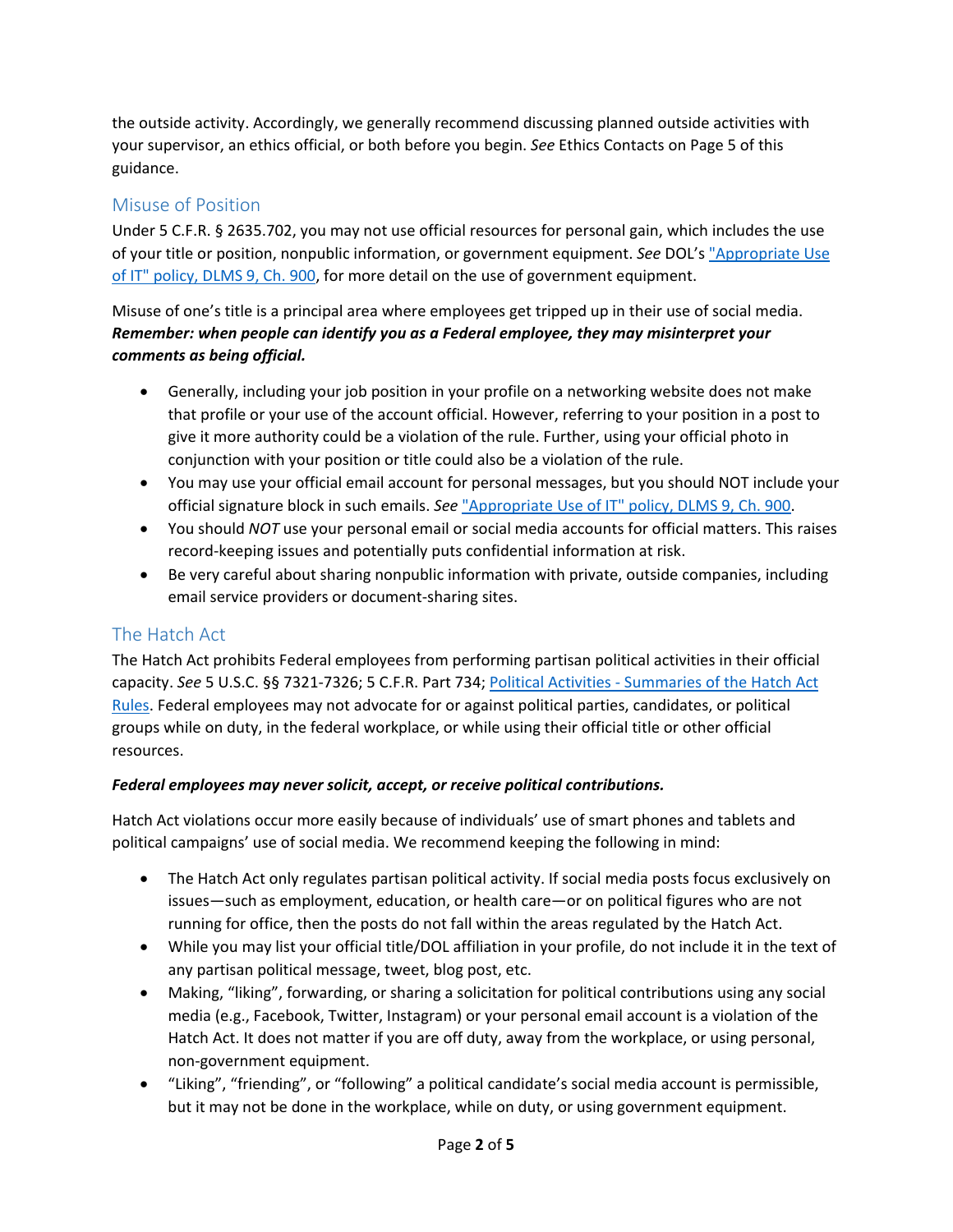- "Liking", forwarding, or sharing a social media post that does not include a solicitation for political contributions is permissible, but it may not be done in the workplace, while on duty, or using government equipment.
- If someone else posts political comments on your social media account, you are not under an obligation to delete the post, even if it discusses fundraising. Furthermore, you do not have to delete other people's responses to your posts, even if the responses discuss fundraising, so long as you do not promote or share the responses that discuss fundraising.

*See also* Hatch Act Guidance on Social Media, from the Office of Special Counsel (OSC), which investigates Hatch Act violations.

## Official Use of Social Media

Official social media communications are governed by the ["DOL Social Media" policy, DLMS 5, Ch. 600](https://labornet.dol.gov/workplaceresources/policies/Social-Media-Handbook.pdf), [OPA's Social Media Handbook for Employees](https://labornet.dol.gov/workplaceresources/policies/Social-Media-Handbook.pdf), and this guidance. Agencies are required to coordinate with OPA to post comments on the DOL Facebook or Twitter accounts, to create hashtags, or to otherwise use social media to promote agency goals. The policies prohibit partisan political activities, profit-making activities, and communications or activities that would be contrary to the Federal Anti-Lobbying Act, 18 U.S.C. § 1913, or related provisions in DOL's appropriations enactments. If a program office believes that a social media platform would be a useful tool to achieve a policy goal, the office should contact OPA.

#### *Please note that it is a violation of the Federal ethics rules for a program manager or senior leader to direct a staff member to use their personal social media account to take an official action.*

You should make a distinction between your personal and official use of social media. Under the ethics rules, you may occasionally post on social media about work events, so long as these posts are made of your own volition and on your own time. However, if you regularly post on social media about work, at some point, the account may begin to look more like an official account than a personal account. If that occurs, the profile could be in violation of the DOL and OPA policies and this guidance.

Similarly, using your official title in conjunction with your official photo on a social media or networking account, such as a LinkedIn profile, may make the account look like an official account. In order to comply with this guidance, we recommend that you do not use your official photo on any social media or networking site. We recommend using a personal photo that does not reference DOL.

Senior officials should use particular caution when on social media in their personal capacity, since there is a greater risk that people will confuse their actions as being official.

### **Telework**

Ideally, when you work from home, you should use your government-issued devices, such as laptops and phones. This helps ensure that all security, record-keeping, and ethics requirements are met. However, employees may, in certain emergency circumstances, use their personal computers. We strongly recommend that you contact your agency's senior information security officer for guidance regarding telework and mobile devices. There may be agency-specific limitations on what devices can be used for teleworking. The IT staff within your agency will know if any such limitations exist.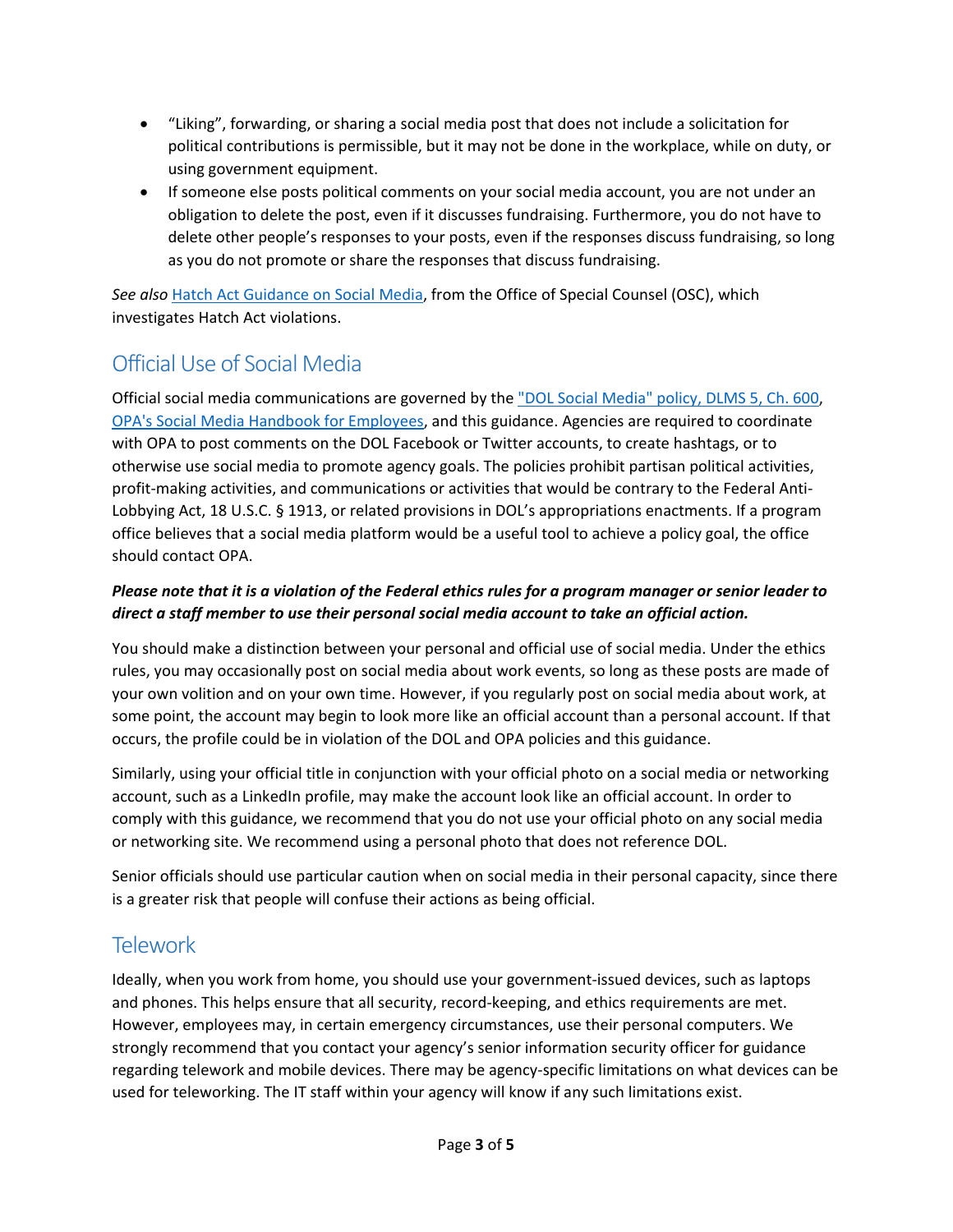If you are working from home on a personal computer:

- Send all official emails through your official email account, which ends in dol.gov. There is an Outlook website to facilitate that communication. Law prohibits you from using personal email accounts unless you simultaneously copy your official email account or forward a complete copy of the email to your official account within 20 days. Penalties may apply for not following these guidelines. Using personal accounts can raise operational, security, and legal concerns and may prevent DOL from maintaining accurate records of its work.
- Send drafts of any documents you worked on to your official email account. This helps ensure that federal records are properly maintained and retrievable. DOL regularly receives Freedom of Information Act (FOIA) requests and Congressional oversight requests, and your personal computer could be subject to a search if it is believed that relevant DOL documents only exist there.
- Do not work on documents containing sensitive information, personally identifiable information, or nonpublic information. *See* ["Safeguarding Sensitive Data Including Personally Identifiable](https://labornet.dol.gov/workplaceresources/policies/DLMS/DLMS09/dlms9-1200.htm)  [Information," DLMS 9, Ch. 1200.](https://labornet.dol.gov/workplaceresources/policies/DLMS/DLMS09/dlms9-1200.htm) It is important to ensure that this information is not accidentally released.

| <b>Permissible Activity</b>                           | <b>Problematic (or Prohibited) Activity</b>       |
|-------------------------------------------------------|---------------------------------------------------|
| Writing a blog on a topic unrelated to your work      | Being paid by an outside organization to          |
| at DOL, like cooking or yoga                          | contribute DOL-related posts or articles          |
| Posting occasional links to articles or tweets        | Posting or writing online only about your         |
| about DOL activities to your own Facebook page        | agency's work or events at DOL                    |
| or Twitter account                                    |                                                   |
| Listing your official position in the profile of your | Creating an account on any social media site that |
| Facebook or LinkedIn page or other social             | suggests it is an official DOL account (such as   |
| networking website                                    | using @DOLEthicsSadler on Twitter or by listing   |
|                                                       | your official position in conjunction with your   |
|                                                       | official photo)                                   |
| Occasionally sending an email to a friend about       | Sending confidential official information to your |
| personal social plans from your DOL email             | personal email account or drafting and revising   |
| account without your official signature block         | DOL documents on a personal computer              |
| Reading an email or social media post on your         | Sending or forwarding an email that requests      |
| personal email account from a political party or      | donations for a partisan political candidate or   |
| about a political candidate (note that any            | organization (note that this is a problem         |
| response must be composed and sent while off          | regardless of when or where you do it)            |
| duty, outside of a government building, and on a      |                                                   |
| personally-owned computer, smartphone, tablet,        |                                                   |
| etc.)                                                 |                                                   |
| Using either official or personal equipment to        | Insulting or verbally attacking coworkers through |
| report violations of laws or regulations, or fraud,   | a social media network                            |
| waste, or abuse to appropriate authorities            |                                                   |

## Examples of Social Media and Personal Email Use